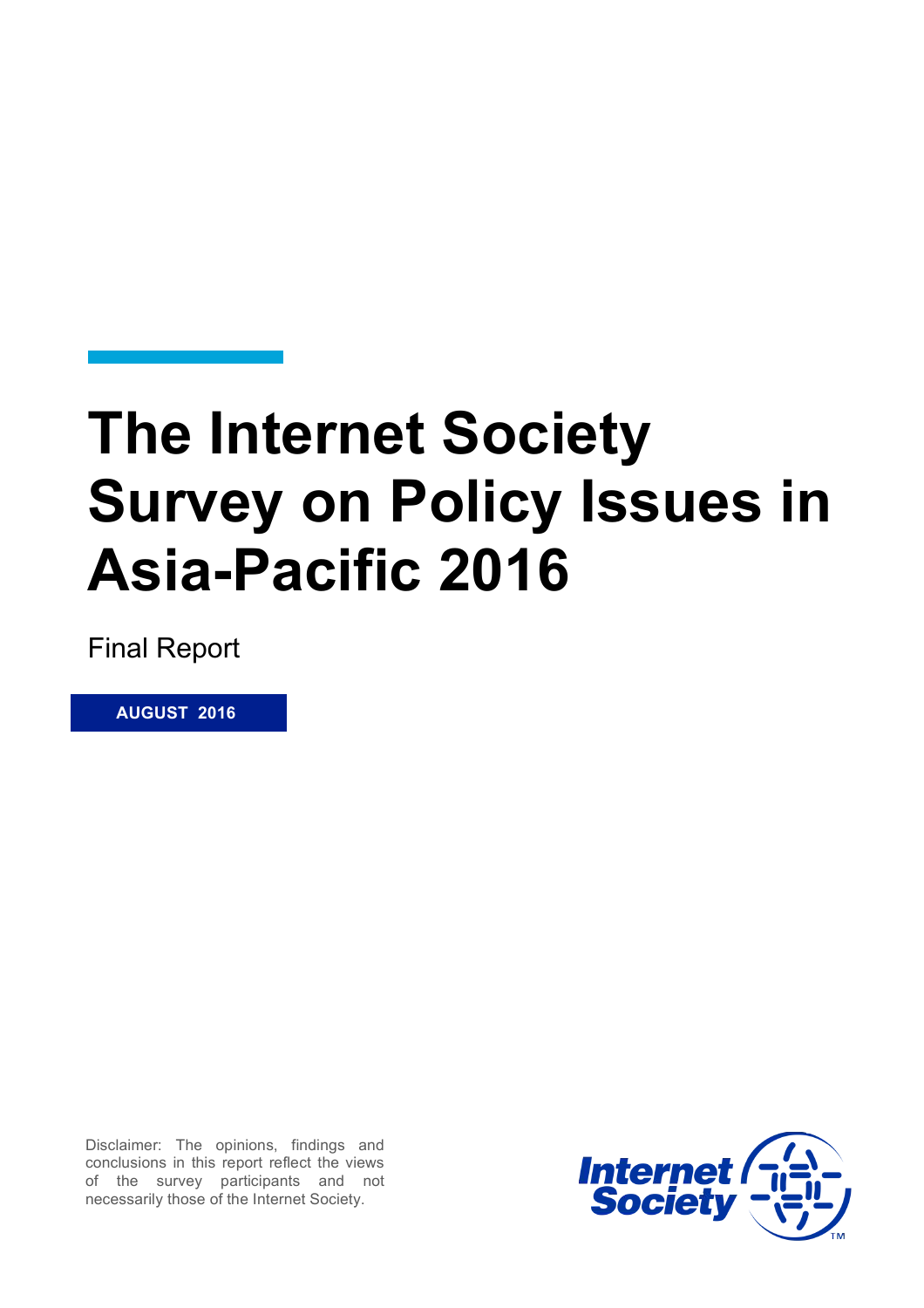# **Introduction**

An initiative of the Asia-Pacific (APAC) Regional Bureau, the Internet Society Survey on Policy Issues in Asia-Pacific is an annual, cross-sectional study of the attitudes of Internet stakeholders toward topical Internet policy concerns in the region. Now in its third installment, this year's study aims to take an indepth look at multi-stakeholder participation in Internet policymaking, and to gain further insights on two important areas of concern in the region: Internet access and online security.

This report provides an overview of the survey's findings, which we believe will contribute to informed policy debates and discussions both in the region and globally.





encountered online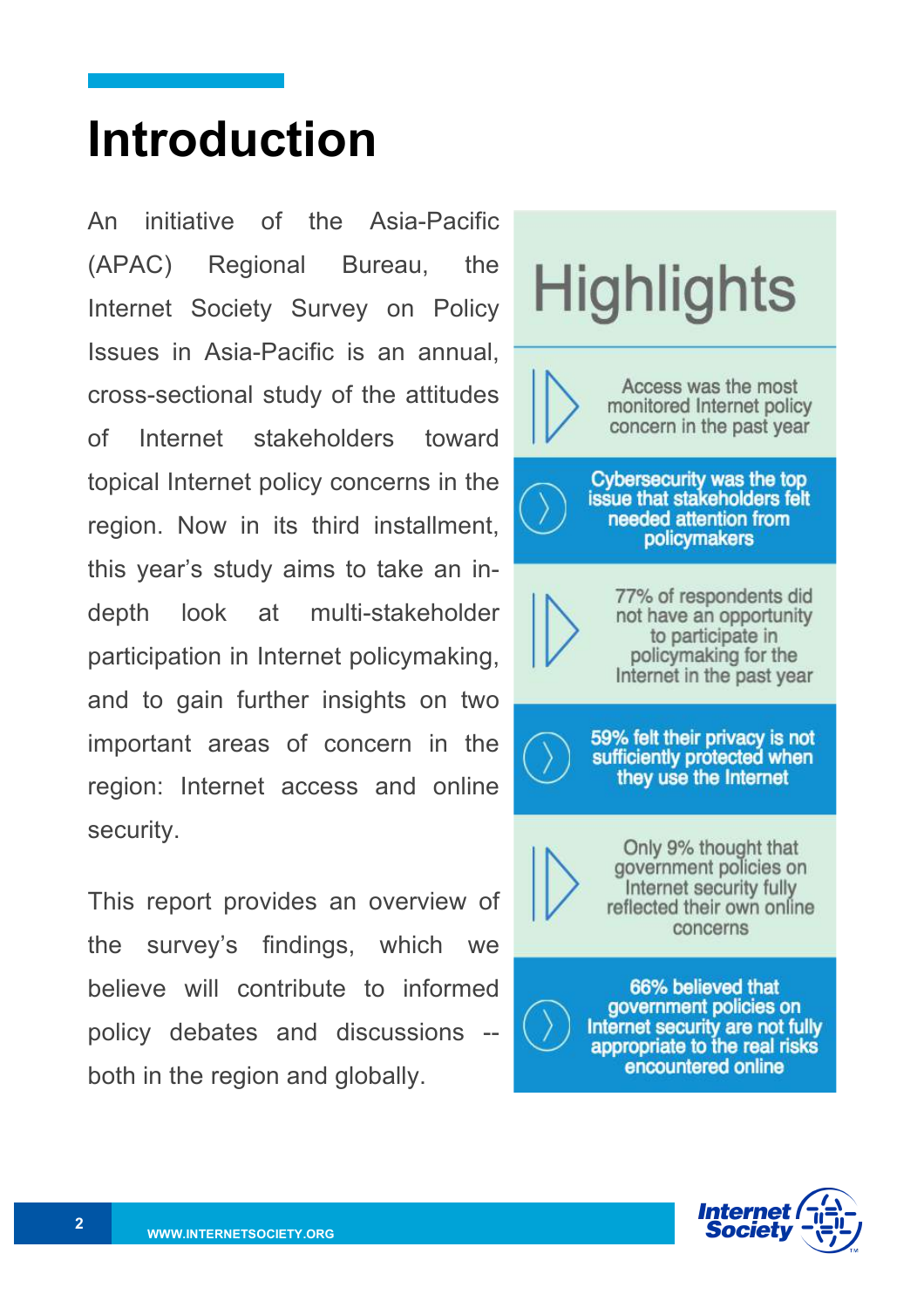#### **Background and methodology**

The survey was conducted online using the Survey Monkey platform, and ran from 25 March to 25 April 2016. Links to the questionnaire were disseminated via email to and through the 20 Internet Society Chapters, as well as to individual members, in the Asia-Pacific region. It was opened to non-members of the Internet Society to gain as wide input as possible, and was promoted via various online channels, including social media.

The poll was administered in English and divided into four sections. The first set of questions helped to determine the demographic of the sample population, while the second gauged respondents' level of participation in Internet policymaking in their respective countries. The third and fourth sections solicited views on two areas of concern which were identified as priority issues by respondents in last year's survey: Internet access and connectivity, and online security.

The survey garnered responses from 1,770 individual stakeholders. The majority of participants (89%) were ISOC members, with 75% of the total number of respondents stating that it was their first time to answer an ISOC Regional Policy Survey.





#### **Respondents by stakeholder group**



Respondents were scattered across all age groups, but lean towards a younger demographic: some 52% were between 15-34 years old, 28% were aged 35-44, and the remaining 20% were 45 years or older. Twenty-seven percent were affiliated with the private sector, 22% with academia, 21% with the technical community, 16% with civil society and 14% with government.

More than half of the survey participants self-identified as residing in or originating from South Asia (67%), with the rest coming from Southeast Asia (17%); East Asia (6%); and Australia, New Zealand and the Pacific Islands (10%). Some 86% of the total number of respondents were male.

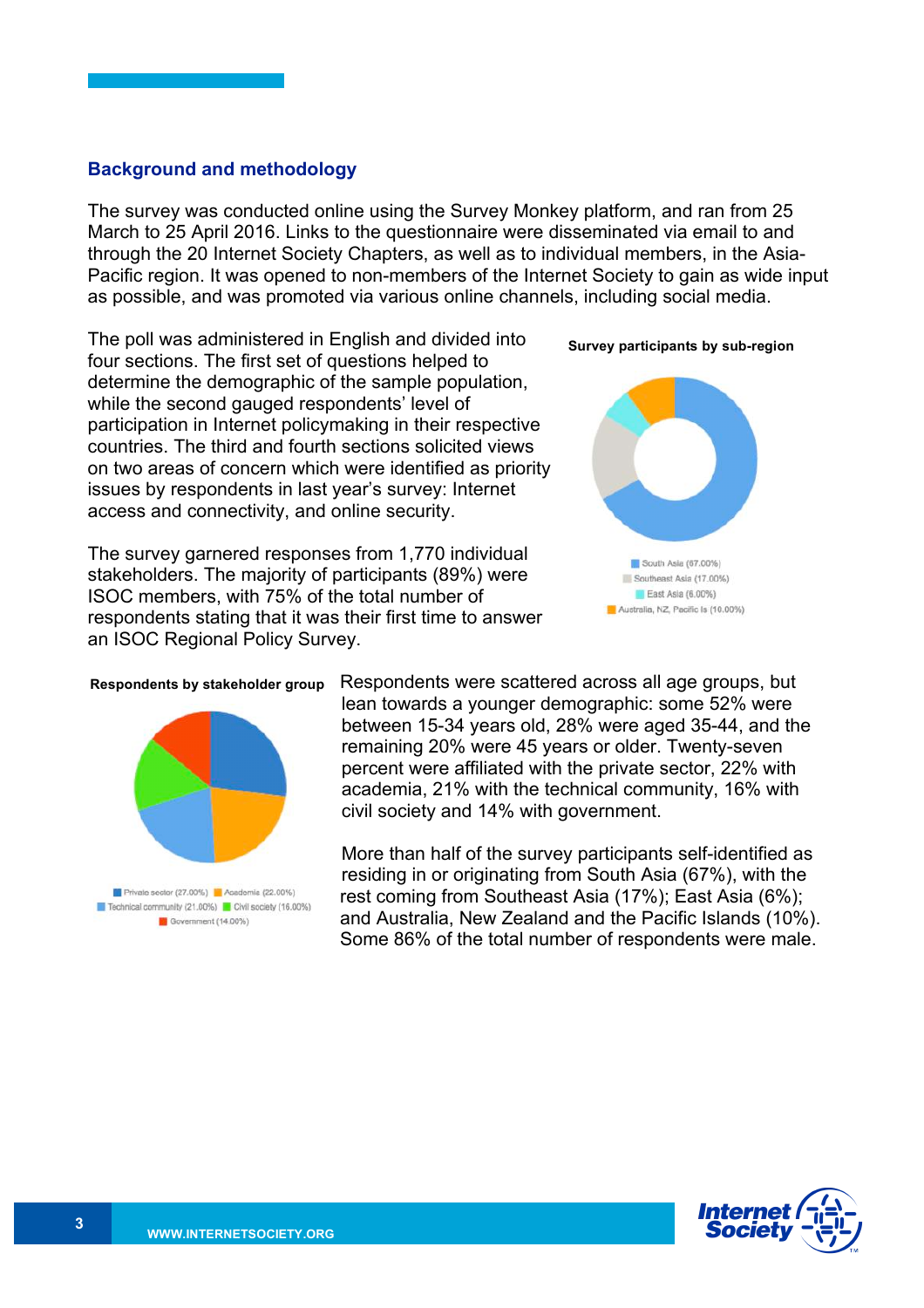# **Key Findings**

## **Major areas of concern**

In the past year, more than half of respondents followed news around Internet access (65%), cybersecurity (62%), connectivity (55%), privacy (55%), data protection (55%) and cybercrime (52%). This presents a slight shift from the results of the 2015 Asia-Pacific Regional Policy Survey, with cybersecurity and privacy replacing e-commerce and cloud computing in the top five most monitored policy areas.



#### **The 5 most monitored Internet policy issues**



To a lesser degree, Internet users were also following developments around cloud computing (46%), e-commerce (44%), big data (44%), consumer protection (43%), the Internet of Things (43%), freedom of expression (40%), online child protection (38%), content filtering (37%), censorship (36%), and net neutrality (34%).

Internet access was of greater importance to specific sectors and sub-regions, particularly rural dwellers (69%); those living in the Pacific islands, Australia and New Zealand (77%);

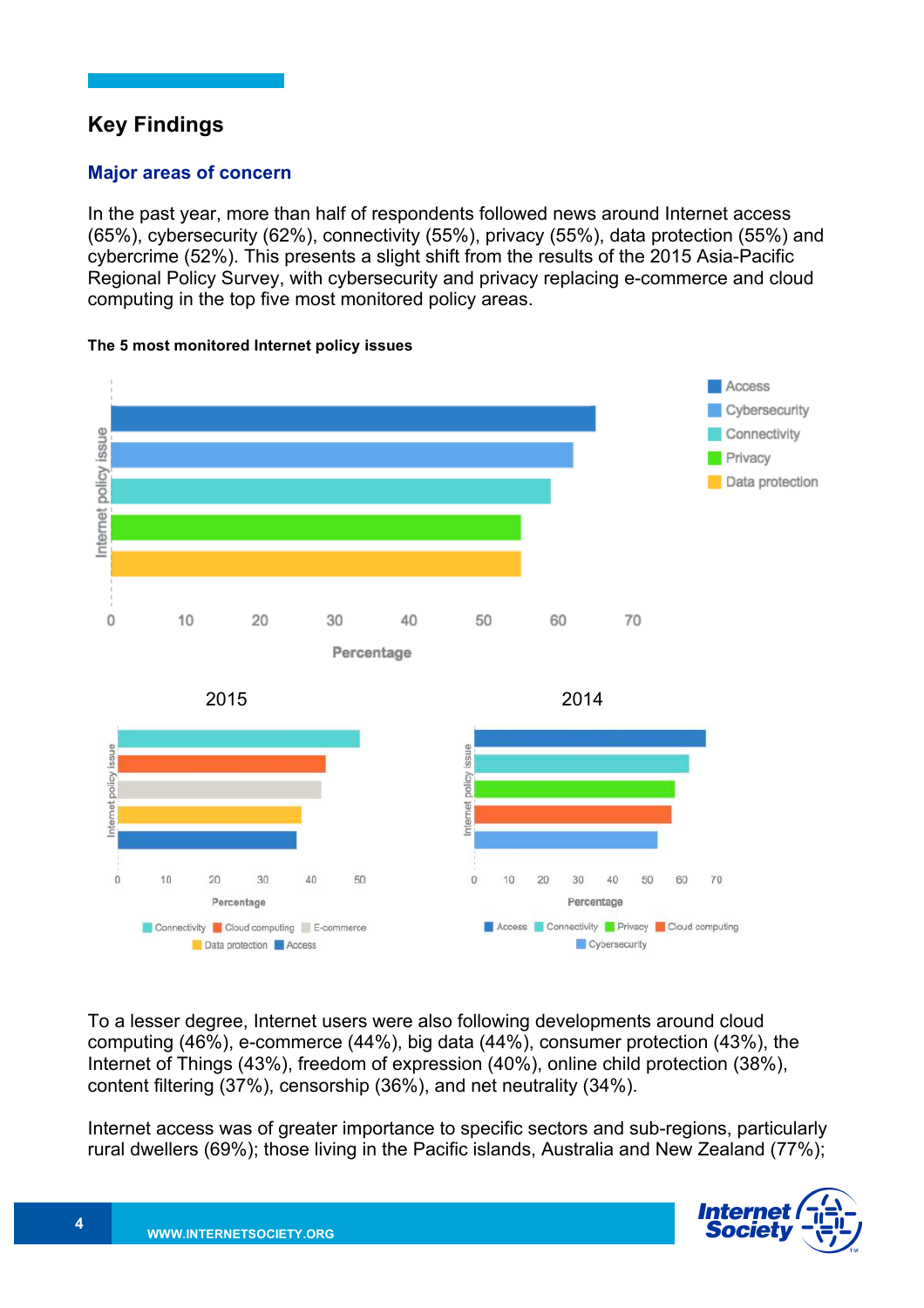as well as for those 45 years old or older (74%). Connectivity was also a bigger concern for these segments, at times overtaking cybersecurity as their second priority area in policymaking.<sup>1</sup>

Cybersecurity was the foremost monitored topic among those between 15 to 34 years old<sup>2</sup> but was a lesser priority for respondents above 60 years old. It was also topmost among those who were affiliated with the government sector and the technical community. Civil society was much more concerned with freedom of expression (55%), net neutrality (47%) and censorship (50%). Areas related to online content control were likewise high in the Pacific, where half or close to half of respondents kept an eye on filtering (50%), freedom of expression (49%) and net neutrality (44%) issues. Government surveillance, meanwhile, was tracked by 42% of those 45 years old or above.

In general, those who spent more than one-third of their income<sup>3</sup> on Internet access monitored a wider range of issues. Consumer protection was of greater importance than average (51%), and more than a third were following developments around transparency of service provision (47%), local content development (44%), digital economy (44%), encryption (42%), online behaviour and codes of conduct (42%), e-entrepreneurship (40%), intellectual property rights (37%), and technical protocols and standards (35%).

Privacy was monitored to a higher degree (64%) by those between 15 to 24 years old<sup>4</sup>-over a third (35%) of respondents in this demographic were also following developments around over-the-top services.

Broadly, these findings suggest that the top priority issues—access, connectivity and data protection with one or two exceptions, have remained the same for stakeholders in Asia-Pacific in the past three years.

<sup>&</sup>lt;sup>4</sup> It should be stressed that 76% of the respondents between 15-24 years old were Internet Society members, and may thus have greater awareness of privacy issues than the general public.



Some 66% of rural dwellers, and 79% of those 45 years old or above were monitoring Internet connectivity,

<sup>2</sup> It should be emphasised that 78% of the respondents between 15-34 years old were Internet Society members, and may thus have greater awareness of security issues than the general public.

 $3$  The survey did not include questions that sought to quantify respondents' income or the cost of Internet access in their country—all references to both are thus based only on the self-reports and estimates of survey p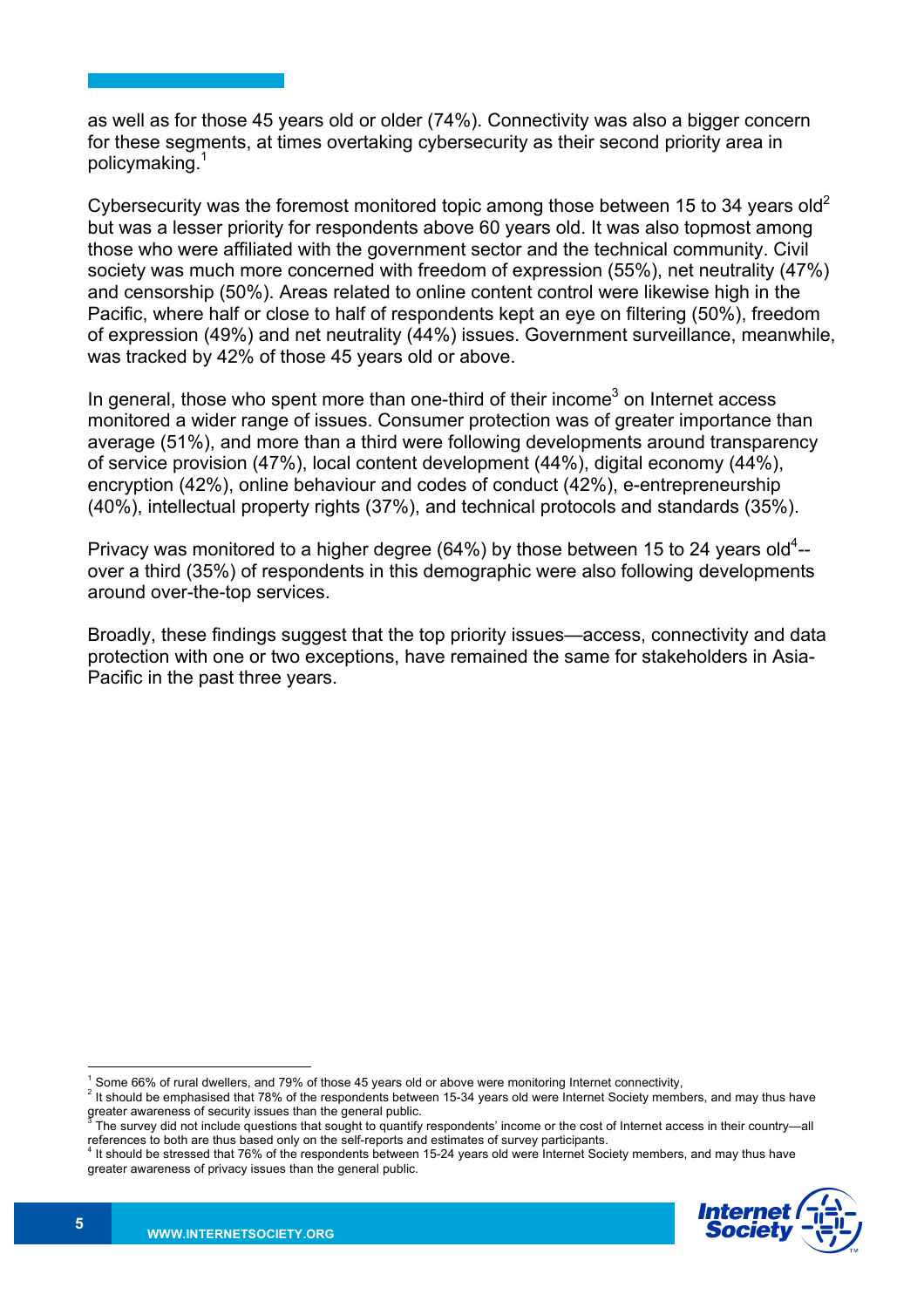

**The top 5 issues that require attention from policymakers in Asia-Pacific**

When it came to areas that warranted urgent attention from policymakers in their country, respondents put online security as their chief priority. Specifically, 58% felt that cybersecurity and 54% thought that cybercrime were the top two issues that deserved to be addressed by government. These were followed by connectivity (47%), data protection (45%), privacy (44%), consumer protection (35%) and online child protection (34%).

Connectivity however ranked as a higher priority for rural dwellers (56%), and civil society (54%), while access was topmost among those 60 years old and above (59%).

### **Participation in Internet Policymaking**

Last year's Asia-Pacific Internet Policy Survey found that a high proportion of respondents (87%) cared about Internet affairs in their own country, and would like their government to provide more opportunities for them to be involved in Internet policymaking.

Those findings were given more substance by this year's survey, with 77% of respondents saying that they have not had an opportunity to participate in public consultations for government policymaking for the Internet in the past year. This figure was higher for those between 15 to 24 years old (85%) and those in the private sector (84%). Conversely, the proportion of those who have had the opportunity to participate was higher for those who identified with civil society (34%) and those who live in Southeast Asia (33%).



The minority (23%) who have had a chance to contribute to policymaking learned of these opportunities mainly through email (63%). Other means included personal invitations (46%), social media posts (40%), government websites (26%), media or press coverage (24%), word of mouth (19%), government press releases and advertisements (15%).

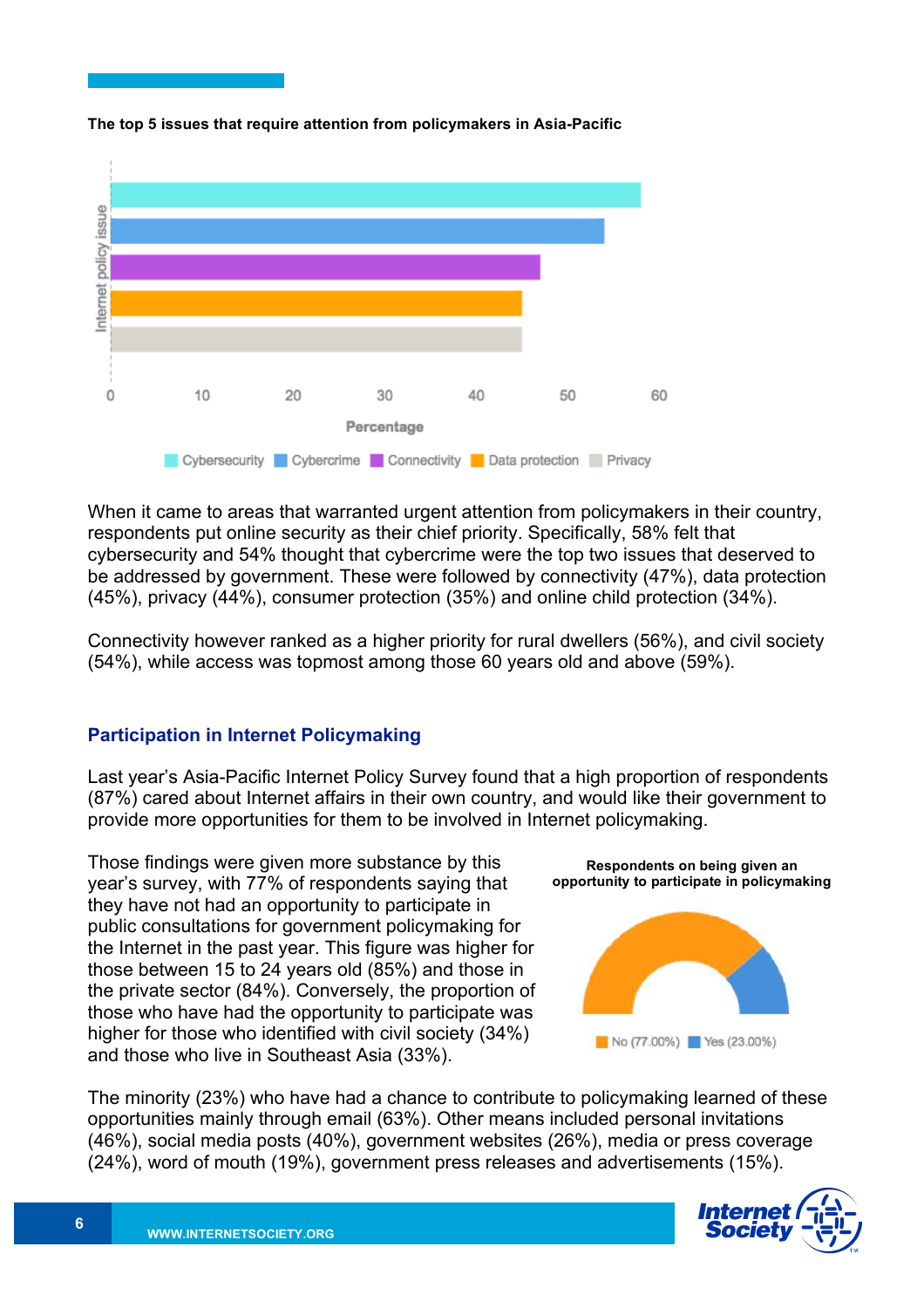Ads were a bigger source of information for 15 to 24 year olds (40%), as well as rural dwellers (29%), but it was much less useful for female respondents (2%). Email was an even more effective tool, having reached both rural residents (76%), and those who spend more than one third of their income on Internet connectivity (93%) more pervasively.

That 89% of those who received a call for input provided a response shows the importance of opening up more opportunities for participation.

Of these, over half (55%) provided input as an individual, with the remaining 45% contributing as part of a group or organisation. Personal inputs were higher for private sector (64%) and those between 15 to 34 years old (62%). Meanwhile, respondents providing comment as part of a group were slightly more prevalent among civil society members (51%), female respondents (56%) and those 45 years old or above  $(54\%)$ .

Most respondents who have participated in policymaking felt positive about the impact of their contribution: the vast majority believed that it was reflected



either fully (30%) or to some extent (56%) in the output of the consultation: only 3% believed that it was not reflected at all, while 12% were undecided.

The 11% who had the opportunity but didn't provide feedback declined for a number of reasons: 33% said they did not have time; 21% felt they didn't have the resources to do so; that others have already provided similar inputs (10%); or their response would not be considered important (10%). Only 8% said it was not relevant to them, or felt that their response would not make any impact.

If given the opportunity to participate in and contribute to consultations for government policymaking for the Internet, the majority of respondents indicated that surveys (70%), focus group discussions (61%), face-to-face meetings or dialogues (55%) would be of most interest to them, while a smaller proportion also preferred written submissions (37%). However, those who have had the chance to participate in policymaking preferred focus group discussions (67%) and face-to-face meetings (65%) over other methods.

When asked for other avenues of interest, respondents mentioned agenda-based conferences; public hearing; workshops that can at the same time enhance participants' knowledge of policymaking and policy issues; and online channels such as webinars and collaborative platforms that would allow stakeholders to form virtual working groups and make submissions through the Internet.

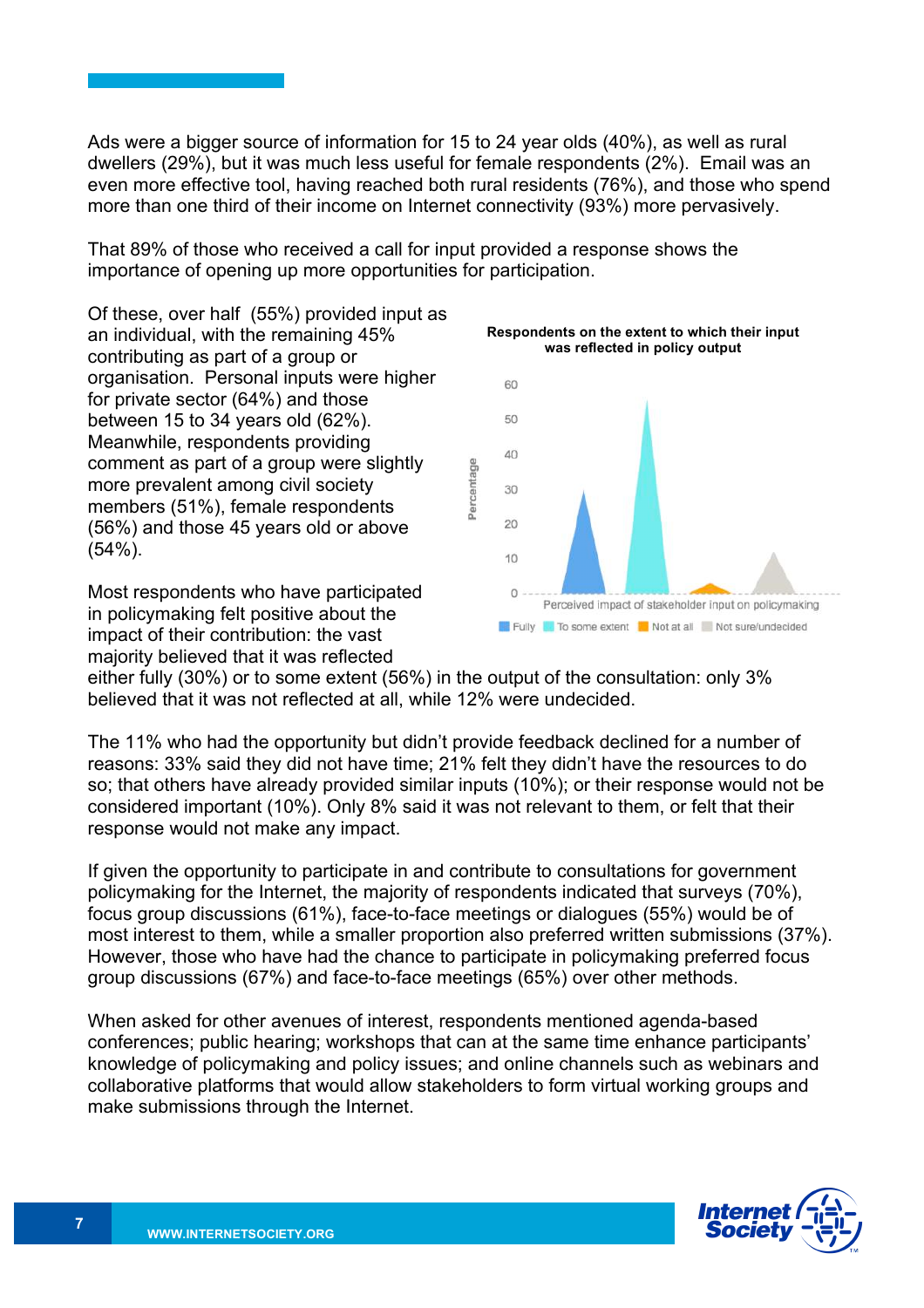#### **Trends in Internet Access**

Respondents accessed the Internet through various means: More than a quarter went online mainly through wireless or cellular (41%),<sup>5</sup> or through DSL (26%) networks. The rest were using optical fibre (19%), cable (12%) or dial-up (2%).

Those who spend more than one-third of their income on Internet connectivity used cellular (28%) more than any other means. By contrast only 6% of senior citizen respondents used cellular connectivity. Women, meanwhile, mainly used wireless Internet (43%).

Some 73% of respondents also use the Internet for business purposes, the bulk (68%) of whom are between 25 to 44 years old. Business use was drastically lower among those who spend more than one-third of their income on Internet connectivity (51%), and among rural dwellers (54%).

#### **Internet cost as a % of monthly income**



Some 57% of respondents stated that they spent less than 5% of their monthly income to connect to the Internet each month. This figure was higher (67%) for those in East Asia, and lower (42%) for Internet users between 15 to 24 years old.

Thirty-two percent spent between 5% to 10%, another 8% spent more than 10% but less than 33% of their income for Internet access per month. Only 3% of respondents spent more than a third of their monthly income to go online.

It must be noted that the majority of survey respondents  $(85%)$  reside in urban areas<sup>6</sup>--the remaining 15% are rural residents, 54% of whom spend more than 5% of their income for Internet each month.

Over half of respondents have observed improvements in their connectivity over the past year, with 70% stating that they had experienced better Internet speed. Sixty-one



percent had better choice of packages offered by their Internet service provider, 58% had a more reliable Internet connection, while 55% had noticed a drop in the cost of their Internet subscription, as well as an uptick in the quality of their Internet service.

Respondents in South Asia had higher than average (by 6% to 9%) improvement across all these factors—by contrast, those in Southeast Asia, who had lower than average (by 8% to 15%) gains in their Internet service.

As for the speed of their fastest Internet connection, 17% of respondents had less than 1 Mbps; 27% had 2 to 3 Mbps, 27% had 4 to 10 Mbps; 9% had 11 to 20 Mbps; and 16% had



<sup>&</sup>lt;sup>5</sup> Wireless (27%) and cellular (14%) connections were separate categories in the survey, but was combined in the report, taking into account the overlap between the two types of network<br>
<sup>6</sup> This proportion is higher among respondents from East Asia, 96% of whom stated that they live in cities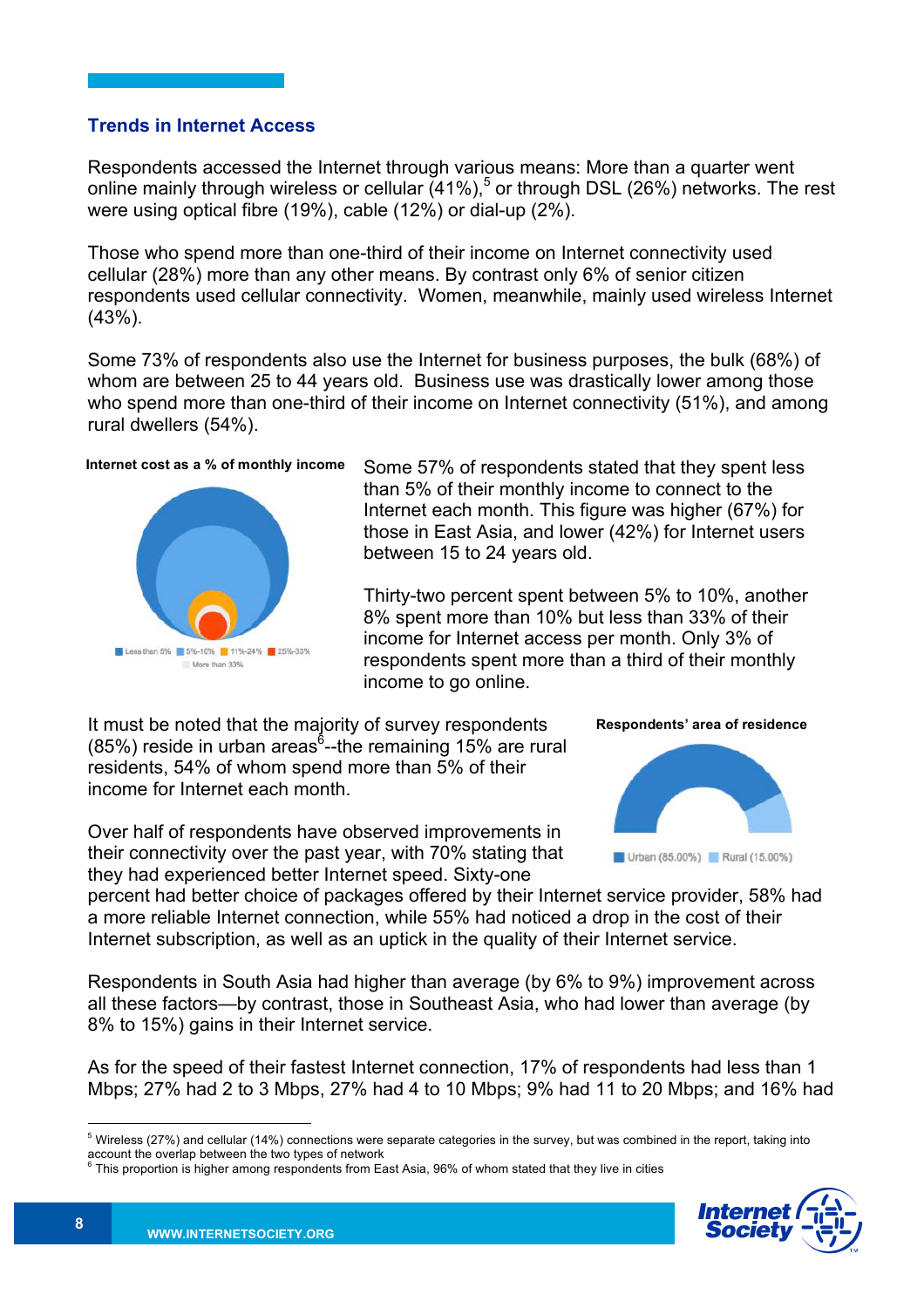more than 20 Mbps.<sup>7</sup> Not surprisingly, those who spend more than one-third of their income on Internet access, as well as rural dwellers were also more likely to have lower Internet speeds, with over a quarter (26% and 28% respectively) of respondents having a less than 1 Mbps connection.



East Asia stands out as the sub-region where the majority (60%) of respondents have a higher than 20 Mbps subscription, with only 3% having less than 1 Mbps.

There are three methods of access available to the majority of respondents on a daily basis: residential connection (77%), mobile data (76%) and office Internet (71%). Less than a quarter could access the Internet daily from other sources such as free Wi-Fi provided by a private enterprise (19%), free public Wi-Fi (18%), Internet café (17%), school (15%), a paid Wi-Fi hotspot (14%) or a public library or community centre (8%).

Those who spend more than one third of their income on Internet connectivity had mobile data as the primary mode of access available to them daily (74%) with residential connection (67%) and office Internet (49%) trailing behind. A similar pattern is observed among rural residents.<sup>8</sup> Perhaps not surprisingly, mobile data is also the leading source of everyday access for respondents between 15 to 24 years old (78%).

The availability of free public Wi-Fi (33%), Internet in schools (29%) and free Wi-Fi provided by private enterprise (33%) was higher than average for East Asian residents, as well as for those in Southeast Asia, albeit to a lesser degree.<sup>9</sup>

Meanwhile, those 60 years old or above relied more on residential connection (96%) and less on mobile data (51%) and Internet cafes (10%) for everyday connectivity.

Internet users in Asia-Pacific had a number of places that offered free Wi-Fi access in their city, town or village, but no single option was available



for the majority of respondents. At the top of the list were restaurants (47%), followed by offices (44%), schools including colleges and universities (43%), cafes (42%) and shopping malls (34%). Free Internet through public libraries or community centres (21%), public transport and terminals (20%), residential buildings (15%) and public parks (9%)

The remaining 5% did not know the speed of their Internet connection.<br>
<sup>8</sup> The top three modes of access for rural residents are mobile data (71%), residential connection (65%) and office Internet (56%)<br>
<sup>8</sup> Some 30% of r enterprise

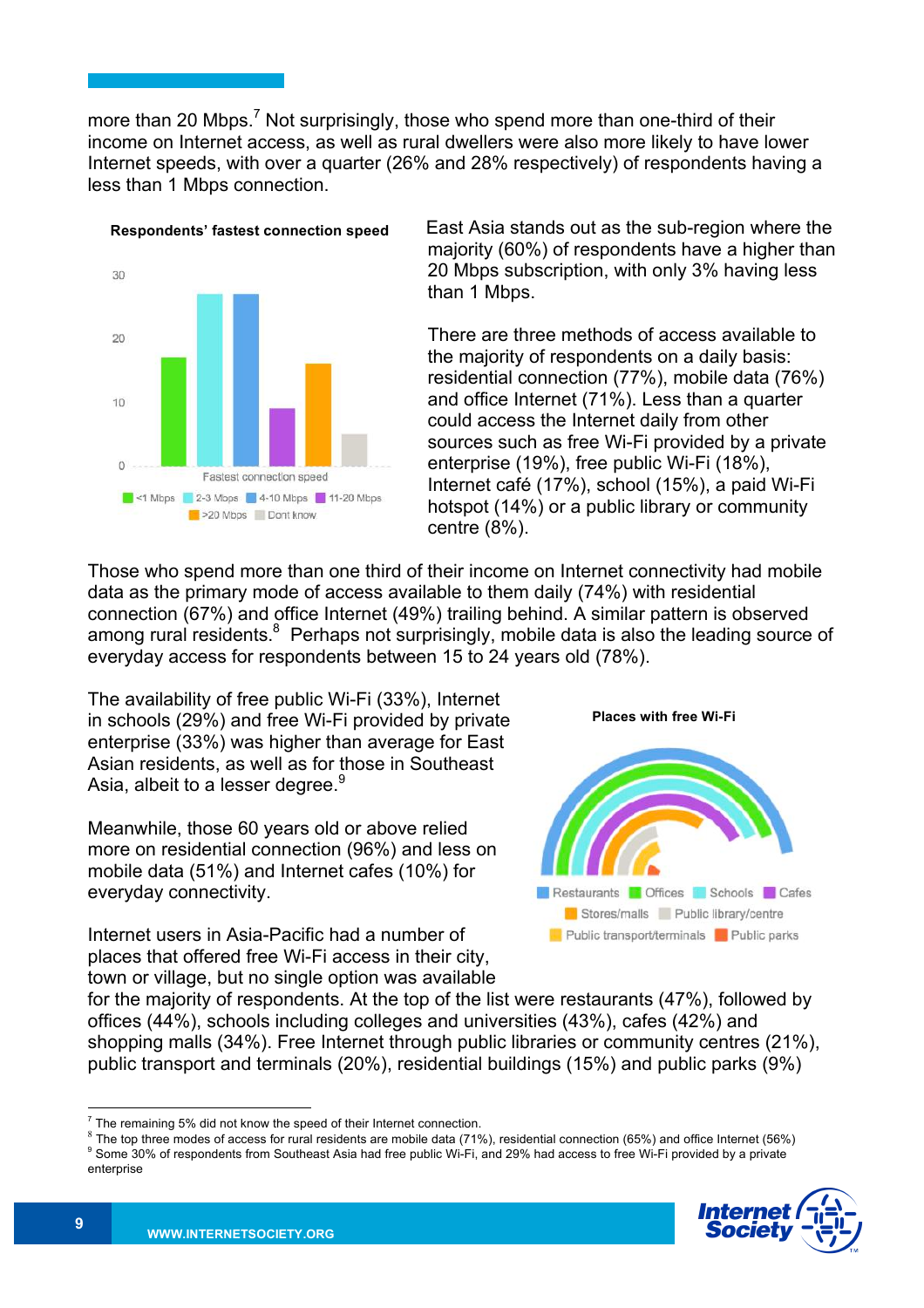were accessible only to a small minority. The remaining 6% did not have any free Wi-Fi available to them in their locality—a figure that doubled (12%) for rural area dwellers.

There was a higher overall availability of places with free Wi-Fi in East Asia: More than half of respondents had cafes (65%), restaurants (60%) and offices (53%), while a substantial number could also access the Internet for free in libraries (48%), transport and terminals (33%), and public parks (6%).

There was a lower overall availability of private establishments with free Wi-Fi in rural areas.<sup>10</sup> Southeast Asia, on the other hand, had a higher than average concentration of free Wi-Fi in cafes (67%), restaurants (57%), and shopping malls (54%).

# **Policies on Online Security**

The elements of trust online are multi-faceted, and are reflected in the survey's findings. A large proportion of respondents cited reliable access (82%) and data protection (77%) as crucial for building confidence in the Internet. More than half also ticked consumer protection (54%), transparency (51%), and the ability to communicate confidentially (51%), while more than a third marked choice of content, service, technology and applications  $(45%)$ , data portability<sup>11</sup> (40%); and accessibility, including for persons with disabilities (34%). Notably, the ability to communicate confidentially was a higher priority for respondents in Southeast Asia (68%) as well as for those aged 45 or above (62%).

Privacy, however, was another matter: More than half of respondents (59%) did not feel that their privacy is sufficiently protected when they use the Internet, while just under a quarter (23%) were unsure.

A substantial number (62%) of survey participants were aware of a proposed or existing government policy around Internet or online security in their country. Significantly, a similar proportion believed that government policies or positions on Internet security fully (9%) or to some extent (53%) reflect their own online concerns. Almost a quarter (23%) indicated that it did not reflect their own sentiments at all, while the rest were undecided (17%).



Those who had the opportunity to participate in policymaking had a much higher awareness of online security policies in their country, and were also more confident that these either fully (14%) or to some extent (61%) corresponded with their own concerns.

Perceptions of the extent to which Internet security-related policies in APAC aligned with respondents' human and civil rights also differed, but were mostly positive. The majority of survey participants felt that these policies were compatible with their right to education (88%) and their right to associate peacefully (76%). More than half thought that these

 $10$  In rural areas, less than a third of respondents had access to free Wi-Fi in restaurants (33%), cafes (27%) and shopping malls (23%)  $11$  Data portability refers to the ability to move cloud-based data to a different

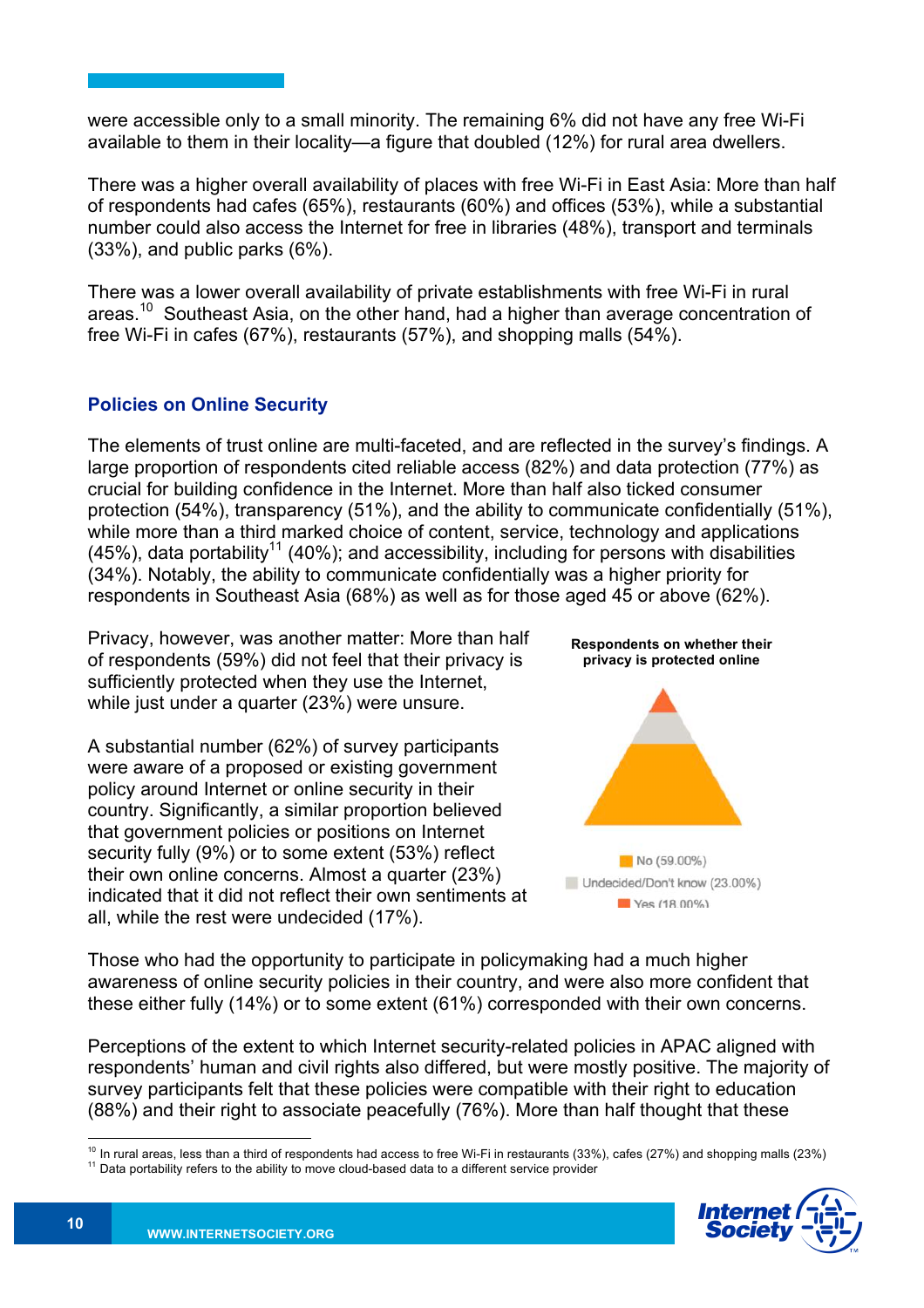posed no conflict with their freedom of thought and belief (65%), their freedom to receive and impart information (65%) and their right to freedom of expression (55%). But one concern tipped the scale to the other side, with a little over half (52%) believing that these policies are not compatible with their right to privacy.



**Respondents on the extent to which Internet security policies reflected their own concerns**

Internet users however were somewhat less decisive about the impact of online security policies on their online activities: 53% of respondents indicated that these policies have not increased their confidence in being able to use the Internet securely. And only 34% agreed that they were fully appropriate to the real threats and risks encountered online. On a more positive note, 54% felt that these policies did not prevent them from using the Internet for purposes that are legal, such as accessing content and services that don't contravene existing laws.

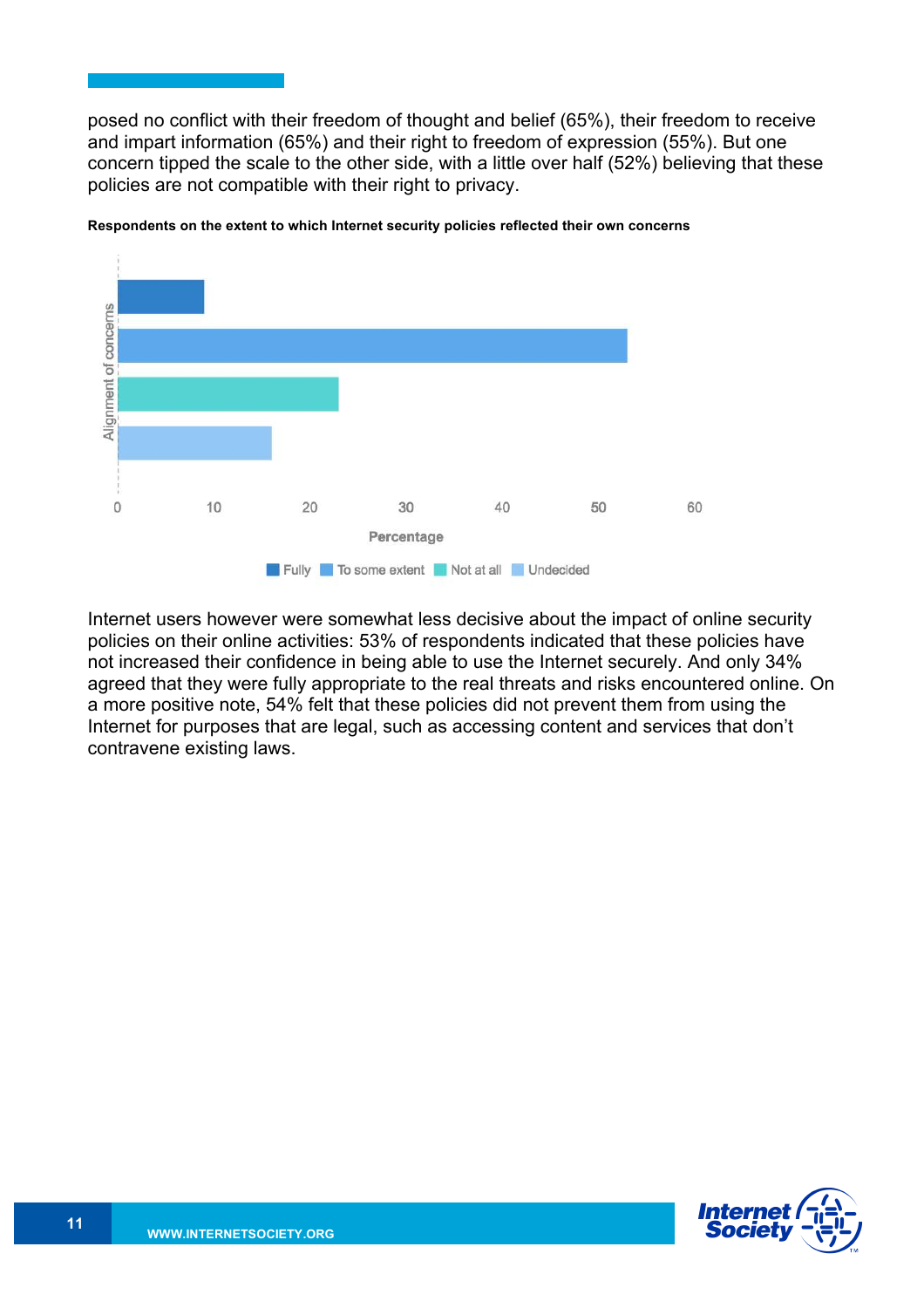#### **Conclusion**

The results of this year's Asia-Pacific Internet Policy Survey show that stakeholders in the region continue to hold connectivity - and security - related issues paramount, and felt that these same concerns needed urgent attention from governments.

That just over a quarter of respondents have had the opportunity to participate in government policymaking for the Internet in the past year, and the vast majority of those who have provided a response—and felt positive about the impact of their comment--attest to the significant interest of Internet users to provide input, and underlines the importance of opening up new avenues for stakeholders to contribute to such processes both as individuals and as part of a group. This includes expanding online channels as more and more people rely on email and social media to receive news from and about government activities, and on online platforms to collaborate and comment on current affairs.

Mobile data connection has become an important method of Internet access for respondents, especially for rural, low-income and younger Internet users. Overall, however, the modes of access available to Internet users on a daily basis remain limited.

There are parallelisms in the Internet experience of those who spend more than one-third of their income and those in rural dwellers: Both segments, for instance, tend to pay more for lower connectivity speeds. While there are a growing number of spaces offering free Wi-Fi, the study's findings suggest that many of these places are private establishments. Promoting both redundancy in Internet access and the availability of public access points that offer free or low-cost connectivity is crucial not only in developing an information society but also a digital economy: Already, nearly three-fourths of the respondents indicated that they use the Internet not just for personal purposes but also for business.

Data protection, along with reliable access, were cited as the two most crucial factors for building trust in the Internet. And while many respondents believed that policies on online security in their country were largely compatible with their human and civil rights, this view did not extend to privacy online. Significantly, a substantial proportion of survey participants felt that these measures have not increased their confidence in being able to use the Internet securely—neither were they proportionate to the real risks encountered online.

With the majority indicating that online security policies in their country do not or only partially reflect their own online concerns, there is a clear need to address the gap between policy priorities in security on the Internet and the issues that are deemed most important by Internet users.